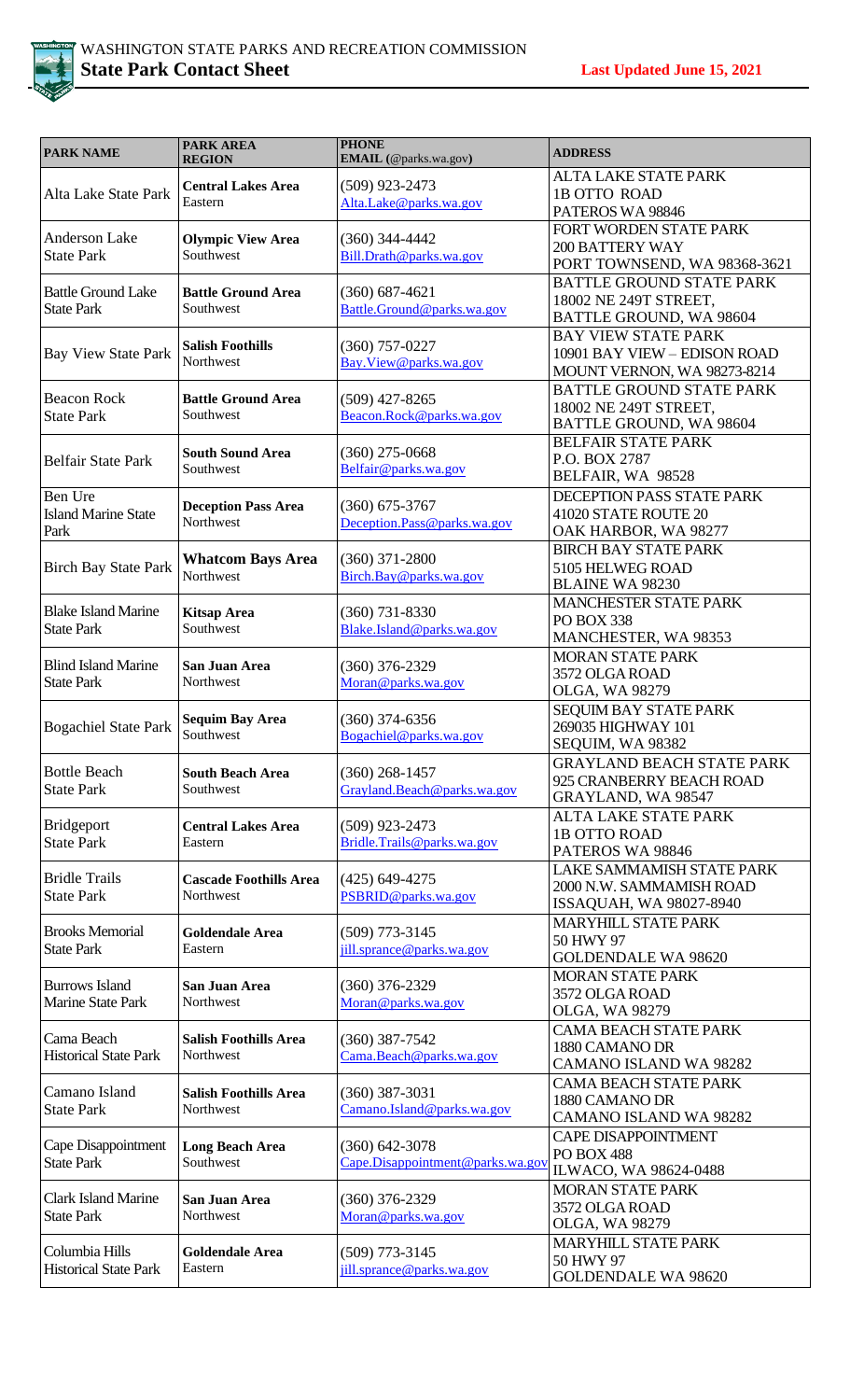| Columbia Plateau<br>State Park Trail –<br>North | <b>Inland Northwest Area</b><br>Eastern | $(509)$ 465-5064<br>Riverside@parks.wa.gov            | RIVERSIDE STATE PARK<br>19711 W. CHARLES ROAD<br>NINE MILE FALLS, WA 99026 |
|-------------------------------------------------|-----------------------------------------|-------------------------------------------------------|----------------------------------------------------------------------------|
| Columbia Plateau<br>State Park Trail -<br>South | Blue Mountain Area<br>Eastern           | $(509)$ 386-0876<br>$lewis.class.$ trail@parks.wa.gov | LEWIS & CLARK TRAIL<br>36149 HWY 12<br>DAYTON WA 99328-9500                |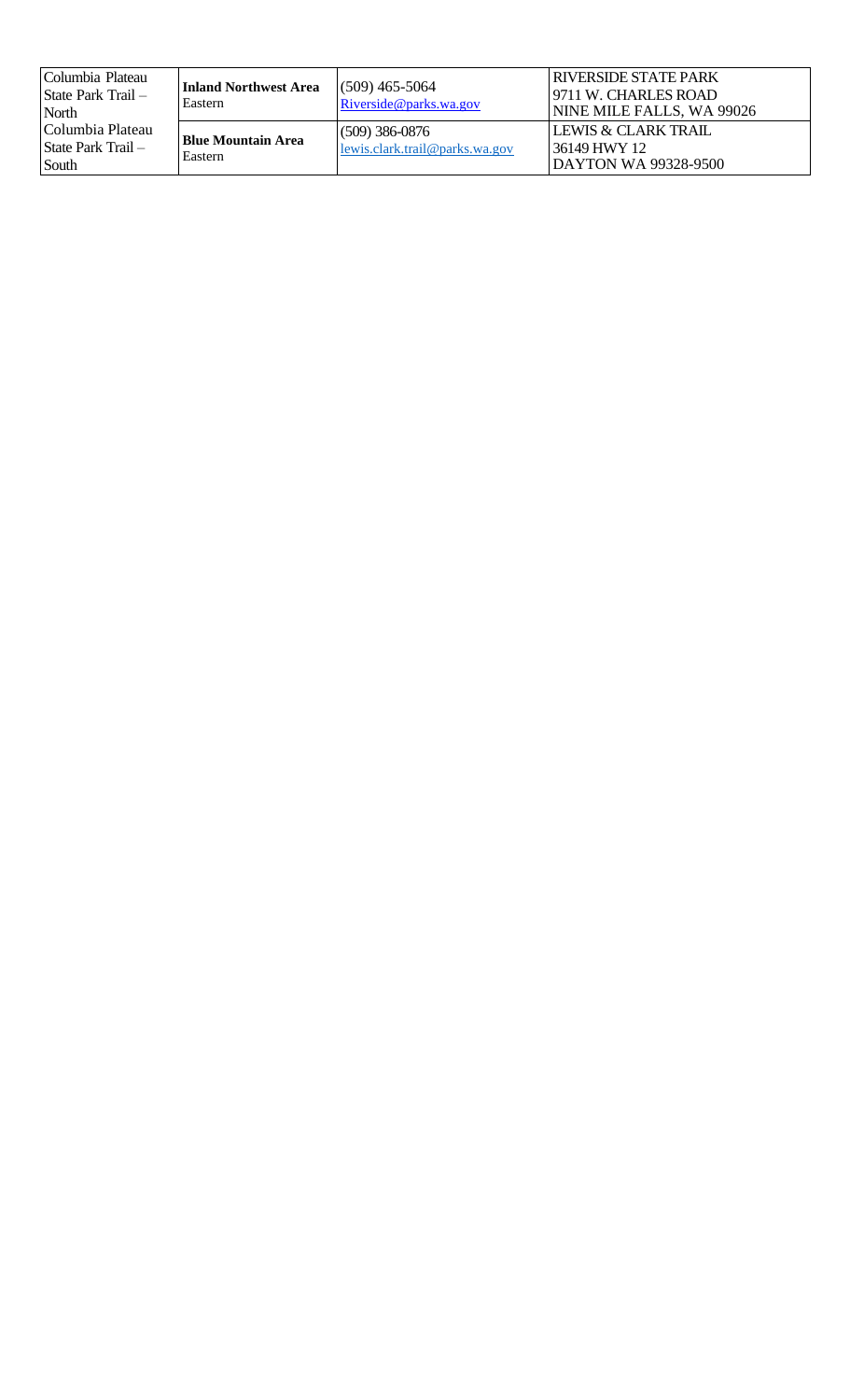| <b>PARK NAME</b>                              | <b>PARK AREA</b><br><b>REGION</b>                         | <b>PHONE</b><br>EMAIL (@parks.wa.gov)                                    | <b>ADDRESS</b>                                                                         |
|-----------------------------------------------|-----------------------------------------------------------|--------------------------------------------------------------------------|----------------------------------------------------------------------------------------|
| <b>Conconully State Park</b>                  | Okanogan Highlands Area (509) 996-2614<br>Eastern         | Conconcully@parks.wa.gov                                                 | PEARRYGIN STATE PARK<br><b>561 BEAR CREEK ROAD</b><br>WINTHROP WA 98862                |
| <b>Crawford State Park</b>                    | <b>Inland Northwest Area</b><br>Eastern                   | $(509) 570 - 2763$<br>mount.spokane@parks.wa.gov                         | <b>RIVERSIDE STATE PARK</b><br>9711 W. CHARLES ROAD<br>NINE MILE FALLS, WA 99026       |
| <b>Curlew Lake</b><br><b>State Park</b>       | Okanogan Highlands Area<br>Eastern                        | $(509)$ 996-2614<br>Curlew.Lake@parks.wa.gov                             | PEARRYGIN STATE PARK<br><b>561 BEAR CREEK ROAD</b><br>WINTHROP WA 98862                |
| Daroga State Park                             | <b>Wenatchee Valley Area</b><br>Eastern                   | $(509)$ 669-4414<br>Daroga@parks.wa.gov                                  | WENATCHEE CONFLUENCE<br>333 OLDS STATION ROAD<br>WENATCHEE WA 98801-5938               |
| Dash Point State Park                         | <b>Tahoma Gateway Area</b><br>Northwest                   | 253-661-4955<br>Flaming.Geyser@parks.wa.gov                              | DASH POINT STATE PARK<br>5700 SW DASH POINT ROAD<br>FEDERAL WAY, WA 98023-2045         |
| <b>Deception Pass</b><br><b>State Park</b>    | <b>Deception Pass Area</b><br>Northwest                   | $(360)$ 675-3767<br>Deception.Pass@parks.wa.gov                          | DECEPTION PASS STATE PARK<br>41020 STATE ROUTE 20<br>OAK HARBOR, WA 98277              |
| Doe Island Marine<br><b>State Park</b>        | San Juan Area<br>Northwest                                | $(360)$ 376-2329<br>Moran@parks.wa.gov                                   | <b>MORAN STATE PARK</b><br>3572 OLGA ROAD<br>OLGA, WA 98279                            |
| Dosewallips<br><b>State Park</b>              | <b>Dosewallips Area</b><br>Southwest                      | $(360)$ 796-4415<br>Dosewallips@parks.wa.gov                             | DOSEWALLIPS STATE PARK<br>306996 HIGHWAY 101<br>BRINNON, WA 98320                      |
| Doug's Beach<br><b>State Park</b>             | <b>Goldendale Area</b><br>Eastern                         | $(509)$ 773-3145<br>Jill.sprance@parks.wa.gov                            | <b>MARYHILL STATE PARK</b><br>50 HWY 97<br><b>GOLDENDALE WA 98620</b>                  |
| <b>Federation Forest</b><br><b>State Park</b> | <b>Tahoma Gateway Area</b><br>Northwest                   | $(253) 886 - 0148$<br>Flaming.Geyser@parks.wa.gov                        | FLAMING GEYSER STATE PARK<br>23700 SE FLAMING GEYSER RD<br><b>AUBURN WA 98092-9031</b> |
| Fields Spring<br><b>State Park</b>            | <b>Blue Mountain Area</b><br>Eastern                      | $(509)$ 386-0876<br>clara.dickinson-<br>mcquary@parks.wa.gov             | LEWIS & CLARK TRAIL<br>36149 HWY 12<br>DAYTON WA 99328-9500                            |
| <b>Flaming Geyser</b><br><b>State Park</b>    | <b>Tahoma Gateway Area</b><br>Northwest                   | $(253)$ 735-8839<br>Flaming.Geyser@parks.wa.gov                          | FLAMING GEYSER STATE PARK<br>23700 SE FLAMING GEYSER RD<br><b>AUBURN WA 98092-9031</b> |
| Fort Casey Historical<br><b>State Park</b>    | <b>Central Whidbey Area</b><br>Northwest                  | $(360) 678 - 4519$<br>Centralwhidbey.permits@parks.wa.gov                | FORT CASEY STATE PARK<br>1280 ENGLE ROAD<br><b>COUPEVILLE WA 98239</b>                 |
| Fort Columbia<br><b>Historical State Park</b> | <b>Long Beach Area</b><br>Southwest                       | $(360)$ 642-3078<br>Cape.Disappointment@parks.wa.gov                     | <b>CAPE DISAPPOINTMENT</b><br><b>PO BOX 488</b><br>ILWACO, WA 98624-0488               |
| Fort Ebey State Park                          | <b>Central Whidbey Area</b><br>Northwest                  | $(360)$ 678-4519<br>centralwhidbey.permits@parks.wa.g<br>$\overline{ov}$ | FORT CASEY STATE PARK<br>1280 ENGLE ROAD<br><b>COUPEVILLE WA 98239</b>                 |
| Fort Flagler Historical<br><b>State Park</b>  | <b>Olympic View Area</b><br>Southwest                     | $(360)$ 385-1259<br>Bill.Drath@parks.wa.gov                              | FORT WORDEN STATE PARK<br><b>200 BATTERY WAY</b><br>PORT TOWNSEND, WA 98368-3621       |
| <b>State Park</b>                             | Fort Simcoe Historical   Central Cascades Area<br>Eastern | $(509)$ 773-3145<br>jill.sprance-carr@parks.wa.gov                       | <b>MARYHILL STATE PARK</b><br>50 HWY 97<br><b>GOLDENDALE WA 98620</b>                  |
| Fort Townsend<br><b>Historical State Park</b> | <b>Olympic View Area</b><br>Southwest                     | (360 385-1259)<br>Bill.Drath@parks.wa.gov                                | FORT WORDEN STATE PARK<br><b>200 BATTERY WAY</b><br>PORT TOWNSEND, WA 98368-3621       |
| Fort Worden<br><b>Historical State Park</b>   | <b>Olympic View Area</b><br>Southwest                     | $(360)$ 344-4402<br>Bill.Drath@parks.wa.gov                              | FORT WORDEN STATE PARK<br><b>200 BATTERY WAY</b><br>PORT TOWNSEND, WA 98368-3621       |
| Ginkgo Petrified<br><b>Forest State Park</b>  | <b>Central Cascades Area</b><br>Eastern                   | $(509)$ 304-8114<br>billie.meacham@parks.wa.gov                          | <b>LAKE EASTON STATE PARK</b><br>PO BOX 839<br>ELLENSBURG, WA 98926                    |
| Grayland Beach<br><b>State Park</b>           | <b>South Beach Area</b><br>Southwest                      | (360 268-1457<br>Grayland.Beach@parks.wa.gov                             | <b>GRAYLAND BEACH STATE PARK</b><br>925 CRANBERRY BEACH ROAD<br>GRAYLAND, WA 98547     |
| Griffith-Priday<br><b>State Park</b>          | <b>Northern Shores Area</b><br>Southwest                  | $(360)$ 289-3553<br>Ocean.City@parks.wa.gov                              | <b>OCEAN CITY STATE PARK</b><br>148 STATE ROUTE 115<br>HOQUIAM, WA 98550               |
| Hope Island (Mason)<br>Marine State Park      | <b>South Sound Area</b><br>Southwest                      | $(360) 552 - 2485$<br>Jarrell.Cove@parks.wa.gov                          | BELFAIR STATE PARK<br>P.O. BOX 2787<br>BELFAIR, WA 98528                               |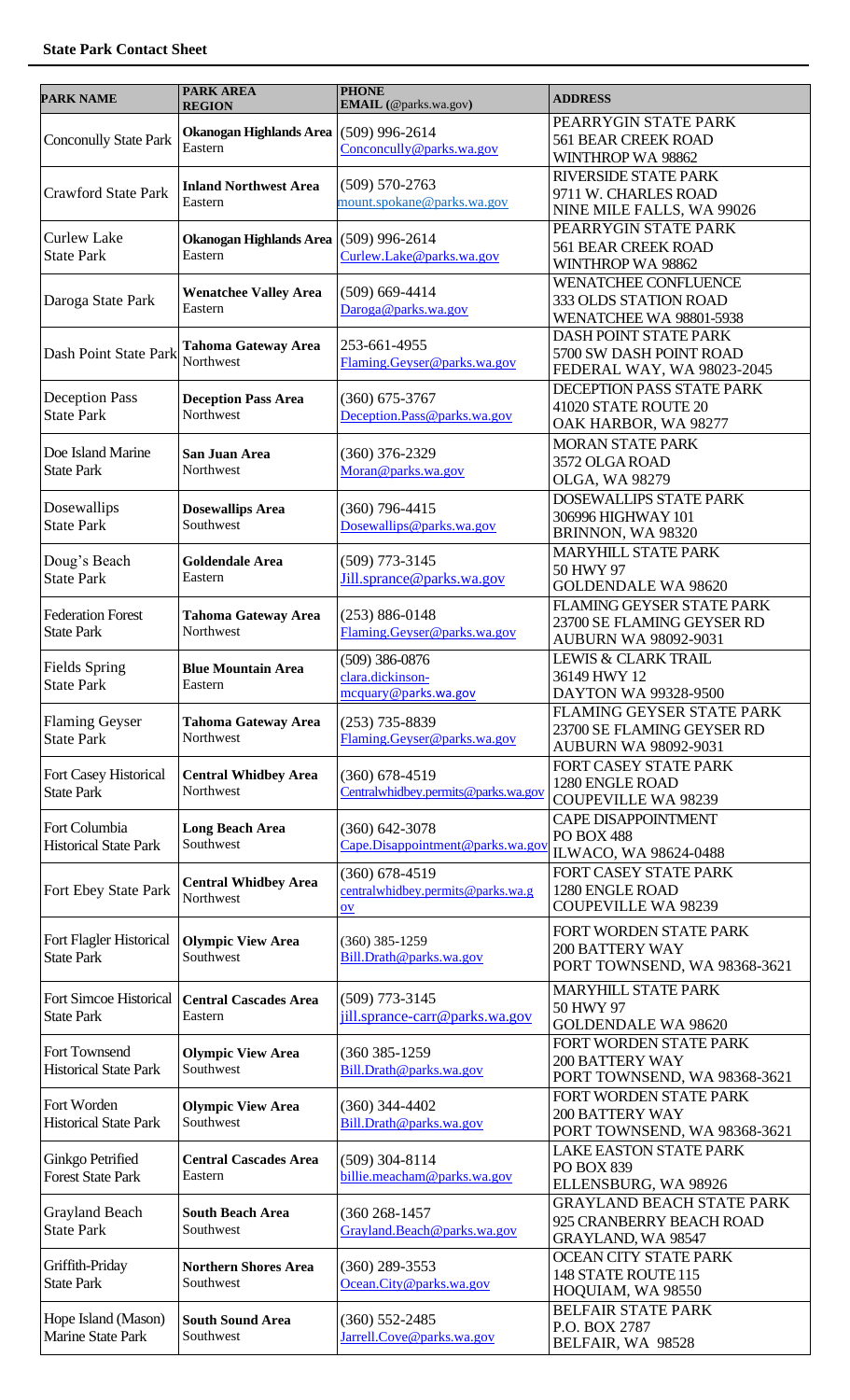| <b>PARK NAME</b>                                 | <b>PARK AREA</b><br><b>REGION</b>            | <b>PHONE</b><br>EMAIL (@parks.wa.gov)                   | <b>ADDRESS</b>                                                                          |
|--------------------------------------------------|----------------------------------------------|---------------------------------------------------------|-----------------------------------------------------------------------------------------|
| Hope Island (Skagit)<br><b>Marine State Park</b> | <b>Deception Pass Area</b><br>Northwest      | $(360)$ 675-3767<br>Deception.Pass@parks.wa.gov         | DECEPTION PASS STATE PARK<br>41020 STATE ROUTE 20<br>OAK HARBOR, WA 98277               |
| Ike Kinswa State Park                            | <b>Upper Cowlitz River Area</b><br>Southwest | $(360)$ 274-0962<br>Lewis.Clark@parks.wa.gov            | <b>LEWIS &amp; CLARK STATE PARK</b><br><b>4583 JACKSON HIGHWAY</b><br>WINLOCK, WA 98596 |
| <b>Illahee State Park</b>                        | <b>Kitsap Area</b><br>Southwest              | $(360)$ 871-4065<br>Illahee@parks.wa.gov                | <b>ILLAHEE STATE PARK</b><br>3540 NE SYLVAN WAY<br>BREMERTON, WA 98310                  |
| <b>James Island Marine</b><br><b>State Park</b>  | San Juan Area<br>Northwest                   | $(360)$ 376-2329<br>Moran@parks.wa.gov                  | <b>MORAN STATE PARK</b><br>3572 OLGA ROAD<br>OLGA, WA 98279                             |
| <b>Jarrell Cove</b><br><b>State Park</b>         | <b>South Sound Area</b><br>Southwest         | $(360)$ 552-2485<br>Jarrell.Cove@parks.wa.gov           | <b>BELFAIR STATE PARK</b><br>P.O. BOX 2787<br>BELFAIR, WA 98528                         |
| Joemma Beach<br><b>State Park</b>                | <b>South Sound Area</b><br>Southwest         | $(360)$ 552-2485<br>Penrose.Point@parks.wa.gov          | <b>BELFAIR STATE PARK</b><br>P.O. BOX 2787<br>BELFAIR, WA 98528                         |
| <b>Jones Island Marine</b><br><b>State Park</b>  | San Juan Area<br>Northwest                   | $(360)$ 376-2329<br>Moran@parks.wa.gov                  | <b>MORAN STATE PARK</b><br>3572 OLGA ROAD<br>OLGA, WA 98279                             |
| Joseph Whidbey State<br>Park                     | <b>Central Whidbey Area</b><br>Northwest     | $(360)$ 678-4519<br>Centralwhidbey.permits@parks.wa.gov | <b>JOSEPH WHIDBEY STATE PARK</b><br><b>CROSBY ROAD</b><br>OAK HARBOR, WA 98277          |
| Kanaskat-Palmer<br><b>State Park</b>             | <b>Tahoma Gateway Area</b><br>Northwest      | $(360) 886 - 0148$<br>Kanaskat.Palmer@parks.wa.gov      | FLAMING GEYSER STATE PARK<br>23700 SE FLAMING GEYSER RD<br><b>AUBURN WA 98092-9031</b>  |
| Kitsap Memorial<br><b>State Park</b>             | <b>Kitsap Area</b><br>Southwest              | $(360)$ 871-4065<br>Kitsap.Memorial@parks.wa.gov        | KITSAP MEMORIAL STATE PARK<br>202 N.E. PARK ST.<br>POULSBO, WA 98370                    |
| Kopachuck State Park                             | <b>South Sound Area</b><br>Southwest         | $(360)$ 552-2485<br>Penrose.Point@parks.wa.gov          | <b>BELFAIR STATE PARK</b><br>P.O. BOX 2787<br>BELFAIR, WA 98528                         |
| Lake Chelan<br><b>State Park</b>                 | <b>Central Lakes Area</b><br>Eastern         | $(509)$ 923-2473<br>Alta.Lake@parks.wa.gov              | <b>ALTA LAKE STATE PARK</b><br>1B OTTO ROAD<br>PATEROS WA 98846                         |
| Lake Easton<br><b>State Park</b>                 | <b>Central Cascades Area</b><br>Eastern      | $(509)$ 304-8114<br>billie.meacham@parks.wa.gov         | <b>LAKE EASTON STATE PARK</b><br><b>PO BOX 839</b><br>ELLENSBURG, WA 98926              |
| Lake Sammamish<br><b>State Park</b>              | <b>Cascade Foothills Area</b><br>Northwest   | $(425)$ 649-4275<br>PSSAMM@parks.wa.gov                 | LAKE SAMMAMISH STATE PARK<br>2000 N.W. SAMMAMISH ROAD<br>ISSAQUAH, WA 98027             |
| Lake Sylvia<br><b>State Park</b>                 | <b>Northern Shores Area</b><br>Southwest     | $(360)$ 289-3553<br>Lake.Sylvia@parks.wa.gov            | <b>OCEAN CITY STATE PARK</b><br>148 STATE ROUTE 115<br>HOQUIAM, WA 98550                |
| Lake Wenatchee<br><b>State Park</b>              | <b>Lake Wenatchee Area</b><br>Eastern        | $(509) 763 - 3101$<br>Lake.Wenatchee@parks.wa.gov       | LAKE WENATCHEE STATE PARK<br>21588 SR 207<br>LEAVENWORTH WA 98826                       |
| Larrabee State Park                              | <b>Whatcom Bays Area</b><br>Northwest        | $(360)$ 676-2093<br>Larrabee@parks.wa.gov               | <b>LARRABEE STATE PARK</b><br>245 CHUCKANUT DR.<br>BELLINGHAM, WA 98229                 |
| <b>Leadbetter Point</b><br><b>State Park</b>     | <b>Long Beach Area</b><br>Southwest          | $(360) 642 - 3078$<br>Cape.Disappointment@parks.wa.gov  | CAPE DISAPPOINTMENT<br><b>PO BOX 488</b><br>ILWACO, WA 98624-0488                       |
| Lewis & Clark<br><b>State Park</b>               | <b>Upper Cowlitz River Area</b><br>Southwest | $(360)$ 274-0962<br>Lewis.Clark@parks.wa.gov            | LEWIS & CLARK STATE PARK<br><b>4583 JACKSON HIGHWAY</b><br>WINLOCK, WA 98596            |
| Lewis & Clark Trail<br><b>State Park</b>         | <b>Blue Mountain Area</b><br>Eastern         | $(509)$ 386-0876<br>lewis.clark.trail@parks.wa.gov      | <b>LEWIS &amp; CLARK TRAIL</b><br>36149 HWY 12<br>DAYTON WA 99328-9500                  |
| Lime Kiln Point<br><b>State Park</b>             | San Juan Area<br>Northwest                   | $(360)$ 376-2329<br>Moran@parks.wa.gov                  | <b>MORAN STATE PARK</b><br>3572 OLGA ROAD<br>OLGA, WA 98279                             |
| <b>Lincoln Rock</b><br><b>State Park</b>         | <b>Wenatchee Valley Area</b><br>Eastern      | $(509)$ 669-4414<br>Lincoln.Rock@parks.wa.gov           | <b>WENATCHEE CONFLUENCE</b><br>333 OLDS STATION ROAD<br>WENATCHEE WA 98801-5938         |
| <b>Lyons Ferry State Park</b>                    | <b>Blue Mountain Area</b><br>Eastern         | $(509)$ 386-0876<br>lewis.clark.trail@parks.wa.gov      | <b>LEWIS &amp; CLARK TRAIL</b><br>36149 HWY 12<br>DAYTON WA 99328-9500                  |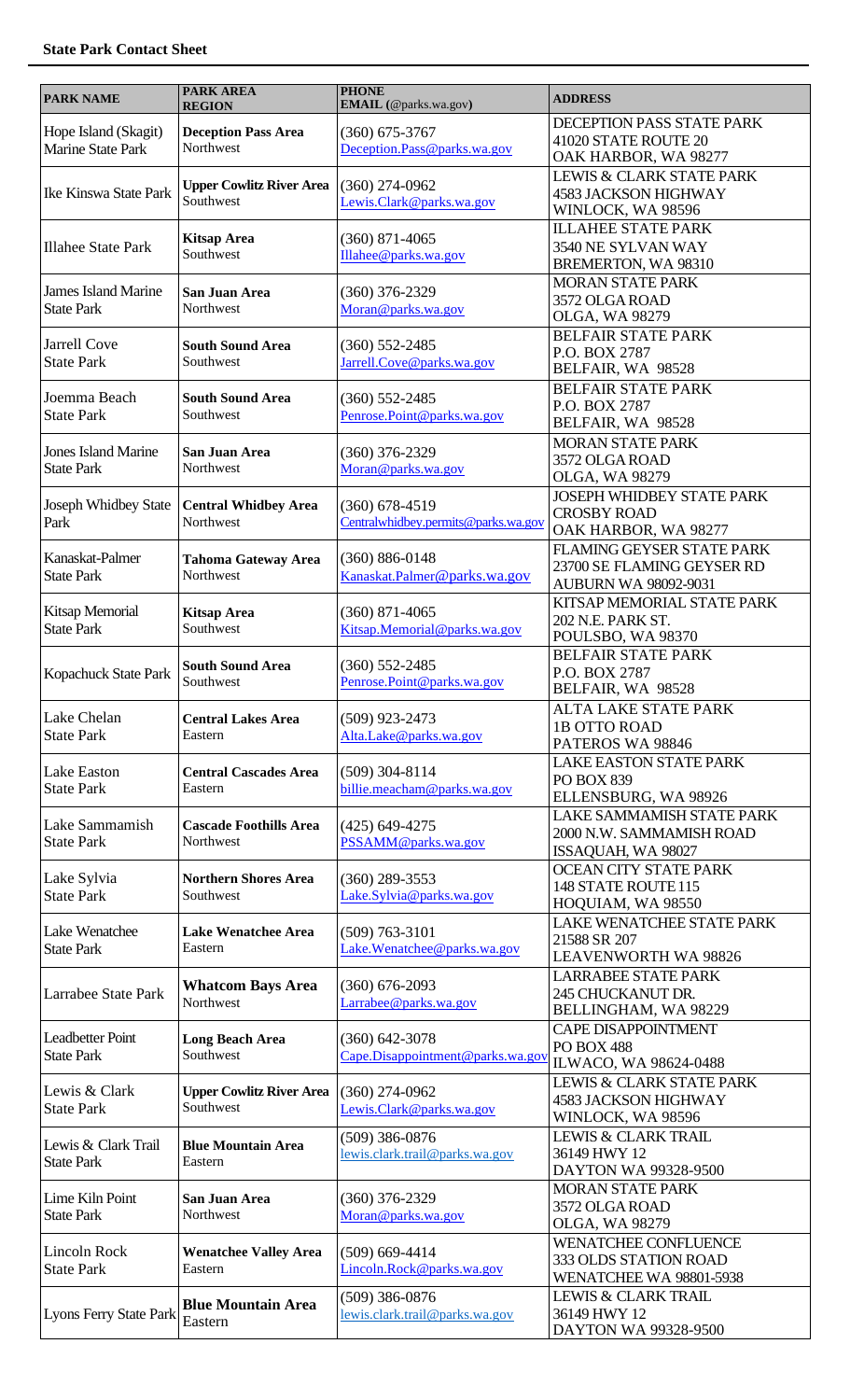| <b>PARK NAME</b>                                      | <b>PARK AREA</b><br><b>REGION</b>                 | <b>PHONE</b><br>EMAIL (@parks.wa.gov)                     | <b>ADDRESS</b>                                                                         |
|-------------------------------------------------------|---------------------------------------------------|-----------------------------------------------------------|----------------------------------------------------------------------------------------|
| <b>Manchester State Park</b>                          | <b>Kitsap Area</b><br>Southwest                   | $(360)$ 871-4065<br>Manchester@parks.wa.gov               | <b>MANCHESTER STATE PARK</b><br>PO BOX 338<br>MANCHESTER, WA 98353                     |
| Maryhill State Park                                   | <b>Goldendale Area</b><br>Eastern                 | $(509)$ 773-3145<br>Jill.sprance@parks.wa.gov             | <b>MARYHILL STATE PARK</b><br>50 HWY 97<br><b>GOLDENDALE WA 98620</b>                  |
| Matia Island Marine<br><b>State Park</b>              | San Juan Area<br>Northwest                        | $(360)$ 376-2329<br>Moran@parks.wa.gov                    | <b>MORAN STATE PARK</b><br>3572 OLGA ROAD<br>OLGA, WA 98279                            |
| McMicken Island<br>Marine State Park                  | <b>South Sound Area</b><br>Southwest              | $(360) 552 - 2485$<br>Jarrell.Cove@parks.wa.gov           | <b>BELFAIR STATE PARK</b><br>P.O. BOX 2787<br>BELFAIR, WA 98528                        |
| Millersylvania<br><b>State Park</b>                   | Millersylvania Area<br>Southwest                  | $(360)$ 956-4801<br>Millersylvania@parks.wa.gov           | MILLERSYLVANIA STATE PARK<br>12245 TILLEY ROAD SOUTH<br>OLYMPIA, WA 98512-9167         |
| Moran State Park                                      | San Juan Area<br>Northwest                        | $(360)$ 376-2326<br>Moran@parks.wa.gov                    | <b>MORAN STATE PARK</b><br>3572 OLGA ROAD<br>OLGA, WA 98279                            |
| <b>Mount Pilchuck</b><br><b>State Park</b>            | <b>Cascade Foothills Area</b><br>Northwest        | $(425)$ 766-2083<br>Wallace.Falls@parks.wa.gov            | <b>WALLACE FALLS STATE PARK</b><br>14503 WALLACE FALLS ROAD<br>GOLD BAR, WA 98251      |
| <b>Mount Spokane</b><br><b>State Park</b>             | Inland Northwest Area (509) 570-2763<br>Eastern   | mount.spokane@parks.wa.gov                                | RIVERSIDE STATE PARK<br>9711 W. CHARLES ROAD<br>NINE MILE FALLS, WA 99026              |
| <b>Nolte State Park</b>                               | <b>Tahoma Gateway Area</b><br>Northwest           | $(253)$ 735-8839<br>Flaming.Geyser@parks.wa.gov           | FLAMING GEYSER STATE PARK<br>23700 SE FLAMING GEYSER RD<br><b>AUBURN WA 98092-9031</b> |
| <b>Obstruction Pass</b><br><b>State Park</b>          | San Juan Area<br>Northwest                        | $(360)$ 376-2329<br>Moran@parks.wa.gov                    | <b>MORAN STATE PARK</b><br>3572 OLGA ROAD<br>OLGA, WA 98279                            |
| Ocean City State Park                                 | <b>Northern Shores Area</b><br>Southwest          | $(360)$ 289-3553<br>Ocean.City@parks.wa.gov               | <b>OCEAN CITY STATE PARK</b><br>148 STATE ROUTE 115<br>HOQUIAM, WA 98550               |
| <b>Olallie State Park</b>                             | <b>Cascade Foothills Area</b><br>Northwest        | $(425)$ 766-2083<br>PSOLAL@parks.wa.gov                   | LAKE SAMMAMISH STATE PARK<br>2000 N.W. SAMMAMISH ROAD<br>ISSAQUAH, WA 98027            |
| <b>Olmstead Place</b><br><b>Historical State Park</b> | <b>Central Cascades Area</b><br>Eastern           | $(509)$ 304-8114<br>billie.meacham@parks.wa.gov           | <b>LAKE EASTON STATE PARK</b><br>PO BOX 839<br>ELLENSBURG, WA 98926                    |
| Pacific Beach<br><b>State Park</b>                    | <b>Northern Shores Area</b><br>Southwest          | $(360)$ 289-3553<br>Pacific.Beach@parks.wa.gov            | <b>OCEAN CITY STATE PARK</b><br>148 STATE ROUTE 115<br>HOQUIAM, WA 98550               |
| <b>Palouse Falls</b><br><b>State Park</b>             | <b>Blue Mountain Area</b><br>Eastern              | $(509)$ 386-0876<br><u>lewis.clark.trail@parks.wa.gov</u> | LEWIS & CLARK TRAIL STATE PARK<br>36149 HWY 12<br>DAYTON WA 99328-9500                 |
| <b>Palouse to Cascades</b>                            | Central Cascades Area (509) 304-8114<br>Eastern   | billie.meacham@parks.wa.gov                               | <b>OLMSTED PLACE</b><br><b>PO BOX 839</b><br>ELLENSBURG, WA 98926                      |
|                                                       | <b>Blue Mountain Area</b><br>Eastern              | $(509)$ 386-0876<br>johnwaynetrail.permits@parks.wa.gov   | LEWIS & CLARK TRAIL<br>36149 HWY 12<br>DAYTON WA 99328-9500                            |
| Paradise Point<br><b>State Park</b>                   | <b>Battle Ground Area</b><br>Southwest            | $(360) 687 - 8290$<br>Paradise.Point@parks.wa.gov         | <b>BATTLE GROUND STATE PARK</b><br>18002 NE 249T STREET,<br>BATTLE GROUND, WA 98604    |
| <b>Patos Island Marine</b><br><b>State Park</b>       | San Juan Area<br>Northwest                        | $(360)$ 376-2329<br>Moran@parks.wa.gov                    | <b>MORAN STATE PARK</b><br>3572 OLGA ROAD<br>OLGA, WA 98279                            |
| Peace Arch Historical<br><b>State Park</b>            | <b>Whatcom Bays Area</b><br>Northwest             | $(360)$ 371-2800<br>Peace.Arch@parks.wa.gov               | <b>BIRCH BAY STATE PARK</b><br>5105 HELWEG ROAD<br><b>BLAINE WA 98230</b>              |
| Pearrygin Lake<br><b>State Park</b>                   | Okanogan Highlands Area (509) 996-2614<br>Eastern | Pearrygin.Lake@parks.wa.gov                               | PEARRYGIN STATE PARK<br><b>561 BEAR CREEK ROAD</b><br>WINTHROP WA 98862                |
| Penrose Point<br><b>State Park</b>                    | <b>South Sound Area</b><br>Southwest              | $(360) 552 - 2485$<br>Penrose.Point@parks.wa.gov          | <b>BELFAIR STATE PARK</b><br>P.O. BOX 2787<br>BELFAIR, WA 98528                        |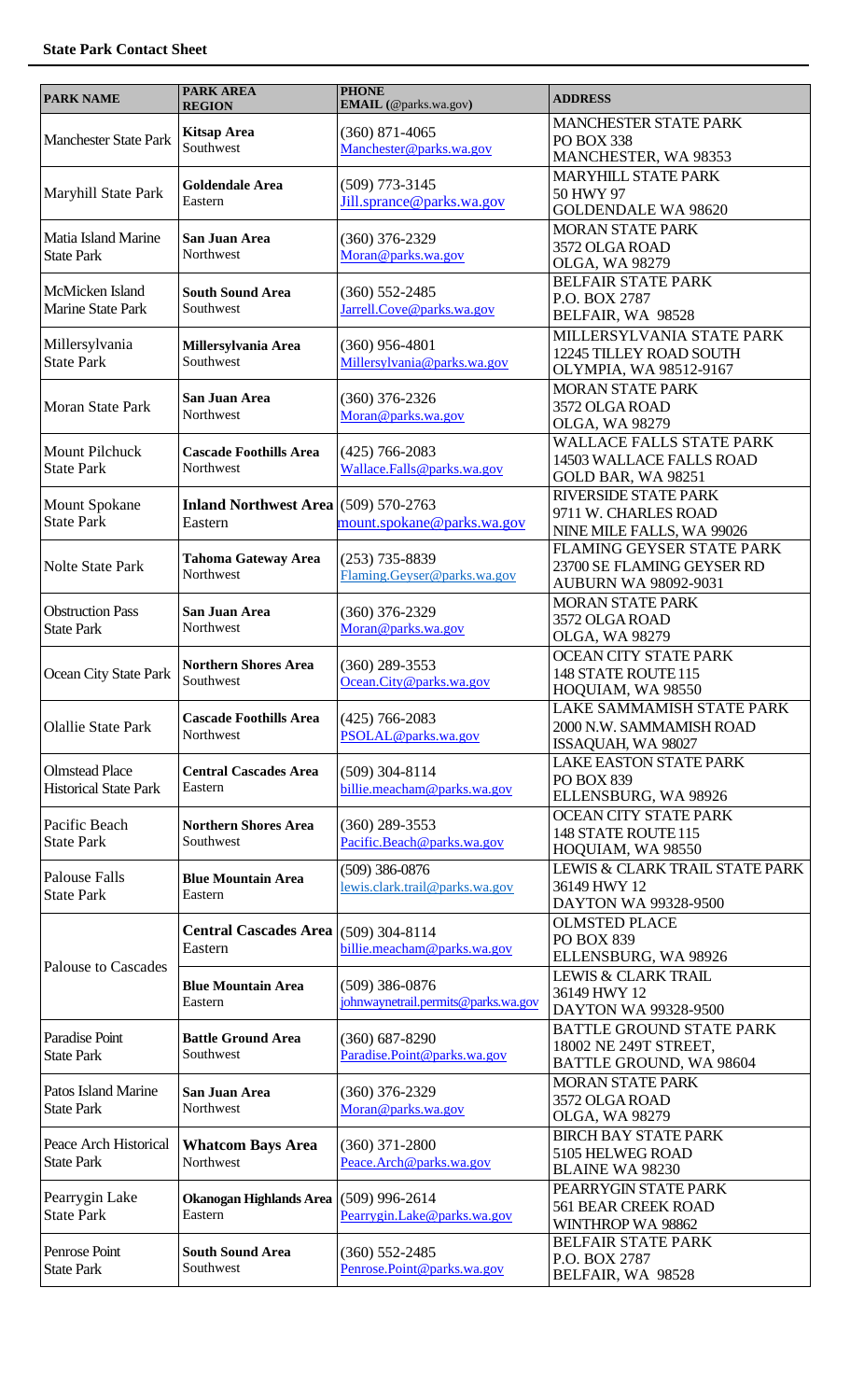| <b>PARK NAME</b>                                       | <b>PARK AREA</b><br><b>REGION</b>            | <b>PHONE</b><br>EMAIL (@parks.wa.gov)                   | <b>ADDRESS</b>                                                                          |
|--------------------------------------------------------|----------------------------------------------|---------------------------------------------------------|-----------------------------------------------------------------------------------------|
| <b>Peshastin Pinnacles</b><br><b>State Park</b>        | <b>Wenatchee Valley Area</b><br>Eastern      | $(509)$ 669-4414<br>Wenatchee.Confluence@parks.wa.gov   | WENATCHEE CONFLUENCE<br>333 OLDS STATION ROAD<br>WENATCHEE WA 98801-5938                |
| Posey Island Marine<br><b>State Park</b>               | San Juan Area<br>Northwest                   | $(360)$ 376-2329<br>Moran@parks.wa.gov                  | <b>MORAN STATE PARK</b><br>3572 OLGA ROAD<br>OLGA, WA 98279                             |
| <b>Potholes State Park</b>                             | <b>Coulee Corridor Area</b><br>Eastern       | $(509)$ 632-5136<br>denis.felton@parks.wa.gov           | <b>SUN LAKES-DRY FALLS</b><br>34875 PARK LAKE ROADN.E.<br>COULEE CITY, WA99115          |
| <b>Potlatch State Park</b>                             | <b>Dosewallips Area</b><br>Southwest         | $(360)$ 796-4415<br>Potlatch@parks.wa.gov               | DOSEWALLIPS STATE PARK<br>306996 HIGHWAY 101<br>BRINNON, WA 98320                       |
| <b>Rainbow Falls</b><br><b>State Park</b>              | Millersylvania Area<br>Southwest             | $(360)$ 956-4801<br>Rainbow.Fall@parks.wa.gov           | MILLERSYLVANIA STATE PARK<br>12245 TILLEY ROAD SOUTH<br>OLYMPIA, WA 98512-9167          |
| <b>Rasar State Park</b>                                | <b>Salish Foothills Area</b><br>Northwest    | $(360) 826 - 3942$<br>Rasar@parks.wa.gov                | <b>RASAR STATE PARK</b><br>38730 CAPE HORN ROAD<br>CONCRETE, WA 98237                   |
| <b>Riverside State Park</b>                            | <b>Inland Northwest Area</b><br>Eastern      | $(509) 570 - 2763$<br>riverside@parks.wa.gov            | RIVERSIDE STATE PARK<br>9711 W. CHARLES ROAD<br>NINE MILE FALLS, WA 99026               |
| <b>Rockport State Park</b>                             | <b>Salish Foothills Area</b><br>Northwest    | $(360) 826 - 3942$<br>Rockport@parks.wa.gov             | <b>RASAR STATE PARK</b><br>38730 CAPE HORN ROAD<br>CONCRETE, WA 98237                   |
| Rocky Reach Trail                                      | <b>Wenatchee Valley Area</b><br>Eastern      | $(509)$ 669-4414<br>Wenatchee.Confluence@parks.wa.gov   | <b>WENATCHEE CONFLUENCE</b><br>333 OLDS STATION ROAD<br>WENATCHEE WA 98801-5938         |
| Sacajawea Historical<br><b>State Park</b>              | <b>Blue Mountain Area</b><br>Eastern         | $(509)$ 386-0876<br>lewis.clark.trail@parks.wa.gov      | LEWIS & CLARK TRAIL STATE PARK<br>36149 HWY 12<br>DAYTON WA 99328-9500                  |
| Saddlebag Island<br>Marine State Park                  | San Juan Area<br>Northwest                   | $(360)$ 376-2329<br>Moran@parks.wa.gov                  | <b>MORAN STATE PARK</b><br>3572 OLGA ROAD<br>OLGA, WA 98279                             |
| Saint Edward<br><b>State Park</b>                      | <b>Cascade Foothills Area</b><br>Northwest   | $(425)$ 823-2992<br>Saint.Edward@parks.wa.gov           | SAINT EDWARD STATE PARK<br>14445 JUANITA DR. N.E.<br>KENMORE, WA 98028                  |
| <b>Saltwater State Park</b>                            | <b>Tahoma Gateway Area</b><br>Northwest      | $(253)$ 735-8839<br>Saltwater@parks.wa.gov              | FLAMING GEYSER STATE PARK<br>23700 SE FLAMING GEYSER RD<br><b>AUBURN WA 98092-9031</b>  |
| Scenic Beach<br><b>State Park</b>                      | <b>Kitsap Area</b><br>Southwest              | $(360)$ 871-4065<br>Scenic.Beach@parks.wa.gov           | KITSAP MEMORIAL STATE PARK<br>202 N.E. PARK ST.<br>POULSBO, WA 98370                    |
| <b>Schafer State Park</b>                              | <b>Northern Shores Area</b><br>Southwest     | $(360)$ 289-3553<br>Schafer@parks.wa.gov                | <b>OCEAN CITY STATE PARK</b><br>148 STATE ROUTE 115<br>HOQUIAM, WA 98550                |
| <b>Seaquest State Park</b>                             | <b>Upper Cowlitz River Area</b><br>Southwest | $(360)$ 274-0962<br>Lewis.Clark@parks.wa.gov            | <b>LEWIS &amp; CLARK STATE PARK</b><br><b>4583 JACKSON HIGHWAY</b><br>WINLOCK, WA 98596 |
| Sequim Bay<br><b>State Park</b>                        | <b>Sequim Bay Area</b><br>Southwest          | $(360)$ 796-4415<br>Sequim.Bay@parks.wa.gov             | SEQUIM BAY STATE PARK<br>269035 HIGHWAY 101<br>SEQUIM, WA 98382                         |
| Skagit Island Marine<br><b>State Park</b>              | <b>Deception Pass Area</b><br>Northwest      | $(360)$ 675-3767<br>Deception.Pass@parks.wa.gov         | DECEPTION PASS STATE PARK<br>41020 STATE ROUTE 20<br>OAK HARBOR, WA 98277               |
| South Whidbey<br><b>State Park</b>                     | <b>Central Whidbey Area</b><br>Northwest     | $(360)$ 678-4519<br>Centralwhidbey.permits@parks.wa.gov | FORT CASEY STATE PARK<br>1280 ENGLE ROAD<br><b>COUPEVILLE WA 98239</b>                  |
| Spencer Spit<br><b>State Park</b>                      | San Juan Area<br>Northwest                   | $(360)$ 376-2329<br>Spencer.Spit@parks.wa.gov           | <b>MORAN STATE PARK</b><br>3572 OLGA ROAD<br>OLGA, WA 98279                             |
| Spokane River<br><b>Centennial State Park</b><br>Trail | <b>Inland Northwest Area</b><br>Eastern      | $(509)$ 465-5064<br>Riverside@parks.wa.gov              | <b>RIVERSIDE STATE PARK</b><br>9711 W. CHARLES ROAD<br>NINE MILE FALLS, WA 99026        |
| Squak Mountain<br><b>State Park</b>                    | <b>Cascade Foothills Area</b><br>Northwest   | $(425)$ 766-2083<br>Squak.Mountain@parks.wa.gov         | LAKE SAMMAMISH STATE PARK<br>2000 N.W. SAMMAMISH ROAD<br>ISSAQUAH, WA 98027             |
| <b>Squilchuck State Park</b>                           | <b>Wenatchee Valley Area</b><br>Eastern      | $(509)$ 669-4414<br>Wenatchee.Confluence@parks.wa.gov   | <b>WENATCHEE CONFLUENCE</b><br>333 OLDS STATION ROAD<br><b>WENATCHEE WA 98801-5938</b>  |